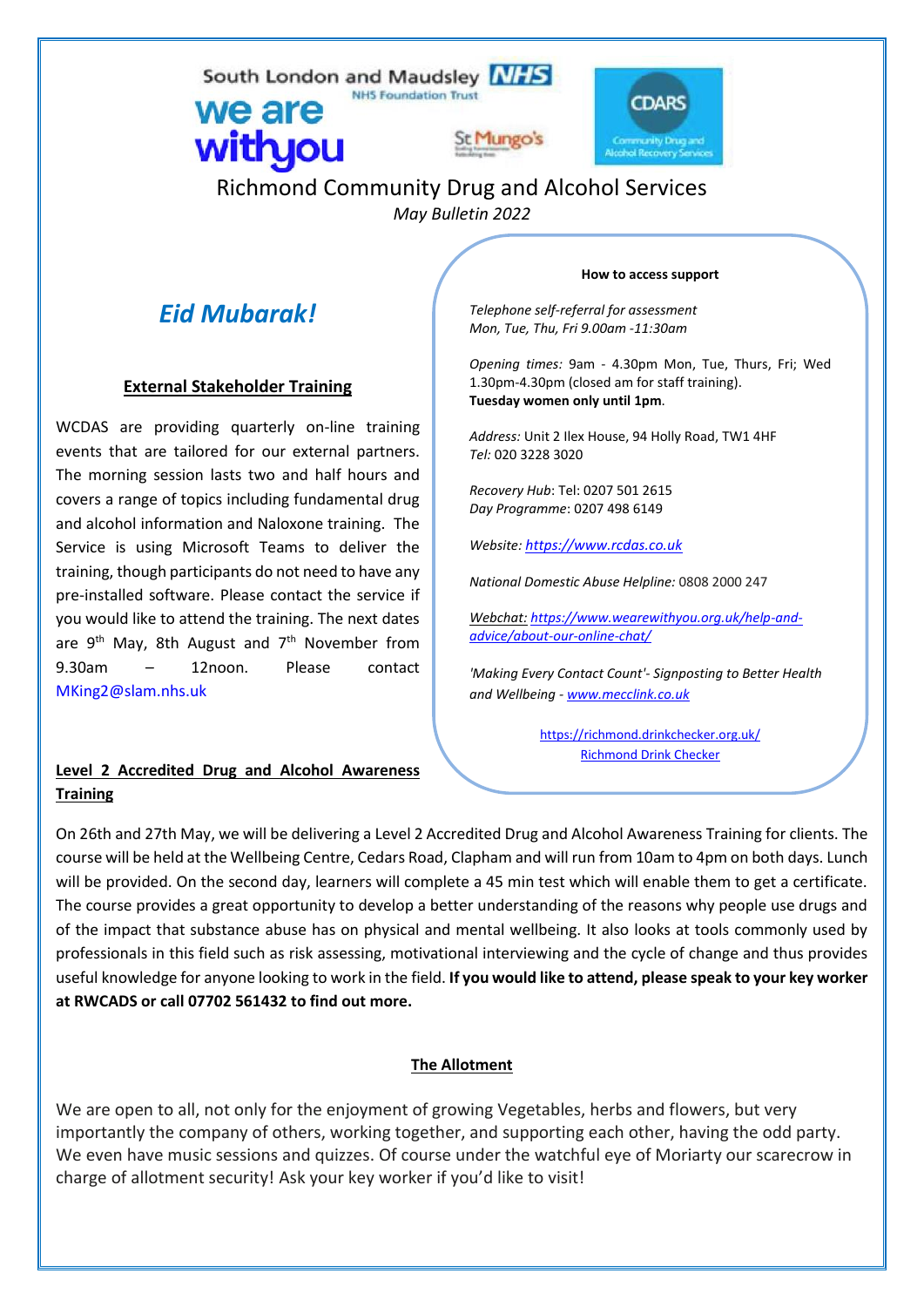## **Views From The Allotment!**

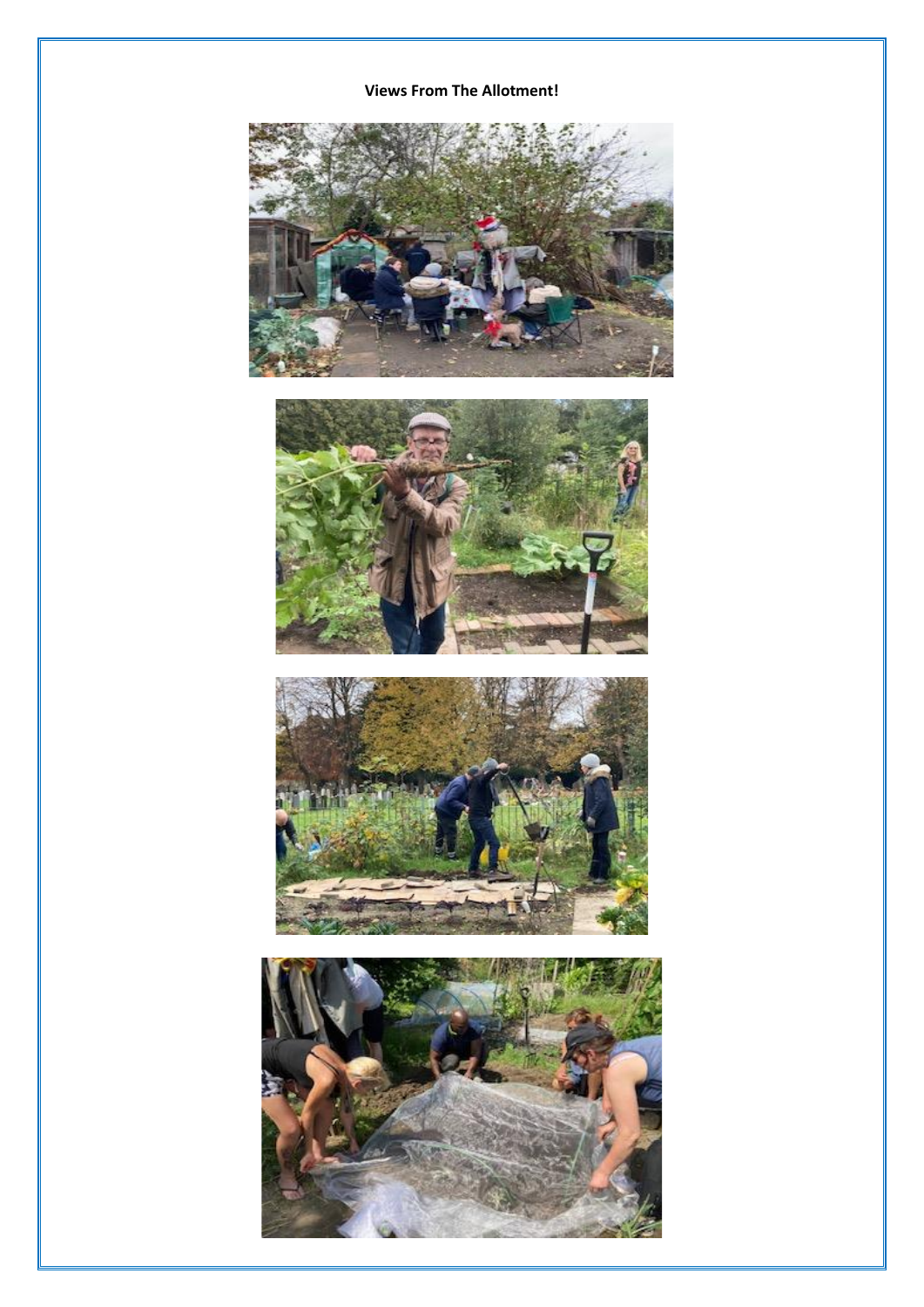#### **Psychology For Change Course- June 2022**

For over 6 years, we have been successfully working in partnership with Foundation for Change to enable individuals with experience of addiction to drugs or alcohol to change their lives through education. Foundation for Change works with people at the latter stages of their treatment journeys and bridges the gap between people leaving treatment services and being engaged with society. Their work compliments and builds on the positive steps forward people have made in treatment and continues this momentum, supporting those they work with to begin making the shift from being a service-user to simply a person. They do this through their accessible and stimulating educational courses in which people can explore different theories and ideas drawn from psychology, philosophy, sociology and more. This understanding, hearing others share their experiences, and having the space to apply what they learn to themselves, helps them develop more accurate and compassionate understandings of their life experiences. The process helps remove the shame and stigma that tends to keep people feeling 'othered' and separate and supports people to feel more able to build better futures for themselves and their families. There are now some spaces available on their flagship course, 'Psychology for Change' starting on 21st June. The course will run on Tuesdays and Thursdays for 8 weeks and will be an in-person course. **Please reach out to your key worker if you would like to find out more about their learning opportunities and application process.**

#### **Sound Healing and Auricular Acupuncture Session**

On Thursday 9th June, we will be holding a Sound Healing and Auricular Acupuncture session at the Wellbeing Centre, 117 Cedars Road from 11am to 3 pm. This is a perfect opportunity if you are looking for a peaceful space to relax and feel grounded. Sound Healing involves using Tibetan Singing Bowls to create sound vibrations that evoke calmness. Auricular Acupuncture works by placing needles or magnets in your ears on points that connect to your body's organs and nervous system, lowering your cortisol level and producing endorphins. The sessions can be attended by anyone who has an interest in learning new skills to help promote better self-care and relaxation techniques which they can take forward within their personal recovery. You are welcome to attend one session or both. Lunch will be provided from 1 pm -2 pm. Please reach out to your key worker to book your space.

# **Mental Health Awareness Week**

**When?** 9-15<sup>th</sup> May 2022 This year's theme: *'Loneliness'* 

In light of the pandemic this year's theme is key to encouraging us to build meaningful and positive connections to those around us both personally, professionally and within our own community.



#### **It's important to remember that loneliness can affect anyone at any point of their life and this can be both the driver and the product of poor mental health.**

For those experiencing loneliness, it can pose as an incredible barrier for making and seeking connection and this has been exacerbated for all throughout the pandemic: